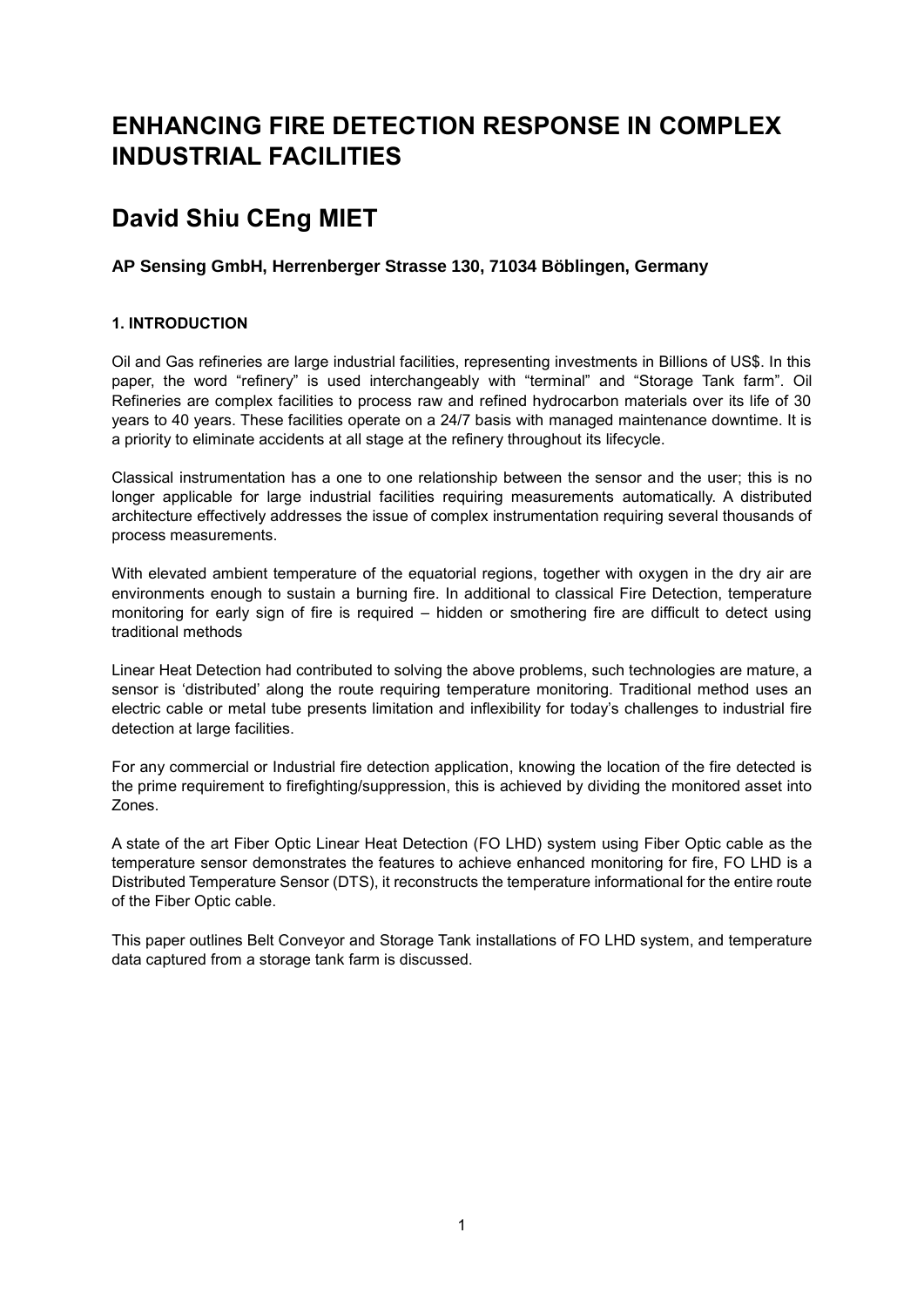#### **2. FIRE SAFETY ENHANCEMENT IN REFINERIES**

Fire is a catastrophic class of accident at any industrial facility including refineries, Fire detection devices are used at complex facilities, the demand for reliability and accuracy increases together with the information needs towards effective decision making. The key functionalities of two basic devices are outlined:

- 1: Combustible Gas Detector Principle: Flammable gas concentration level Alarm Signalling: 4-20ma and Relay Alarm information: Analogue level 2: Flame detector Principle: Wavelength of flame
	- Alarm signalling: Relay Alarm Information: Fire-alarm, Fault alarm and Auxiliary

Fire is a chemical reaction, the "Fire triangle" [1] explains three elements to be present to initiate and sustain this reaction. These elements are: Heat, or an ignition source, Fuel and Oxygen. The market had seen several reliable devices for detecting this chemical reaction. For such devices, a statutory compliance of the device and optionally with local authorities are requirements for market acceptance.

A refinery presents unique challenges for Fire Detection – this paper outline Belt Conveyor and Storage Tank to illustrate the problem of reaching to the physical location for placement of a fire detector device. A complete belt conveyor system or storage tank farms presents thousands of locations where fire detection are required, it quickly becomes impractical to use several thousand discrete detection devices. A hidden cost in addition to initial installation is its on-going maintenance cost.

Described below represent two architectures of Fire Detection systems. Detector devices at different locations are wired to the central controller, classic point-to-point wiring of detection devices and its equivalent as a Distributed architecture.



Figure-1: Point-to-point architecture Figure-2: Distributed architecture



Environmental pressures limited the number of refineries coming on-line, expansion of existing refineries is an option, this means a need to extend fire detection to larger or denser industrial facilities at a justifiable level of capital investment. The increased volume and density of monitoring devices presents further constrain of additional Capex (Capital) and on-going Opex (Operational Expenditure) investment.

The issue of scalability addresses the limited capacity of existing detection system, where cabling technology is the bottleneck. A distributed method is one method to easily and economically introducing scalability to achieve reachability of sensor devices.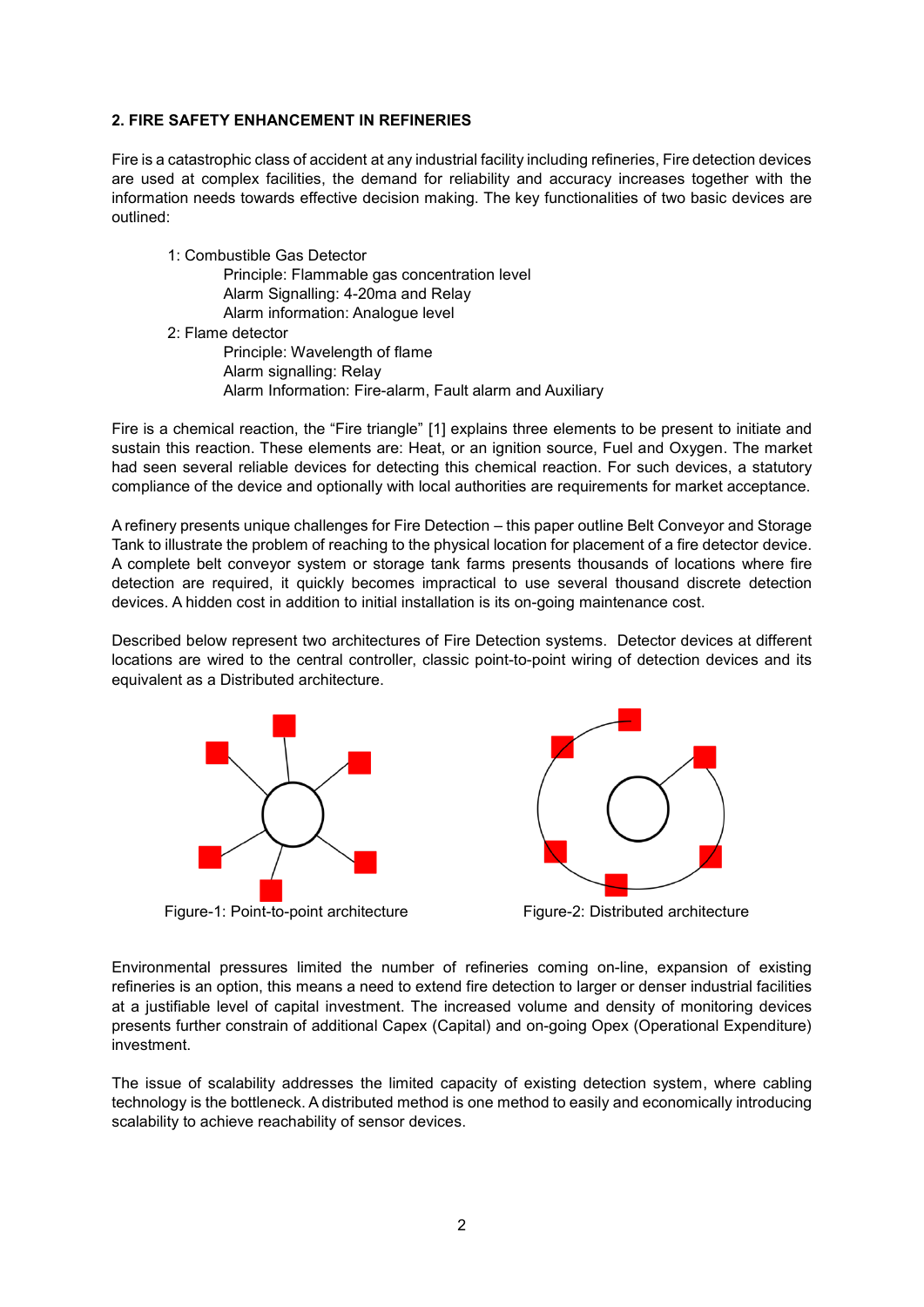



Linear Heat Detection (LHD) is the broad term covering similar commercial methods to achieve the detection of heat using different principles: mechanical, electrical, pneumatic, electronic and optical

Where temperature is the principle method for Fire detection, the timeline of these commercial fire detector is perceived as:

- Since mìd 40's, Short circuited wires due to insulation breakdown Digital LHD
- Since 80's, Resistance change of electrical wire Analogue LHD
- Since 80's, Gas pressure changes inside sealed tube Pneumatic LHD
- Since late 80's, miniature sensors embedded into electrical cable Analogue LHD
- Since late 80's, Raman back scatter analysis Fiber Optic LHD

Decision maker require accurate and reliable information upon discovery of a fire event, very often two options remain for catastrophic fire – either suppress fire or let fire burn. An enhanced fire detector requires a third option of Early Fire Detection, and a fourth option to capture Fire Dynamic Data for offline analysis that contributes to improvement to fire rescue strategies.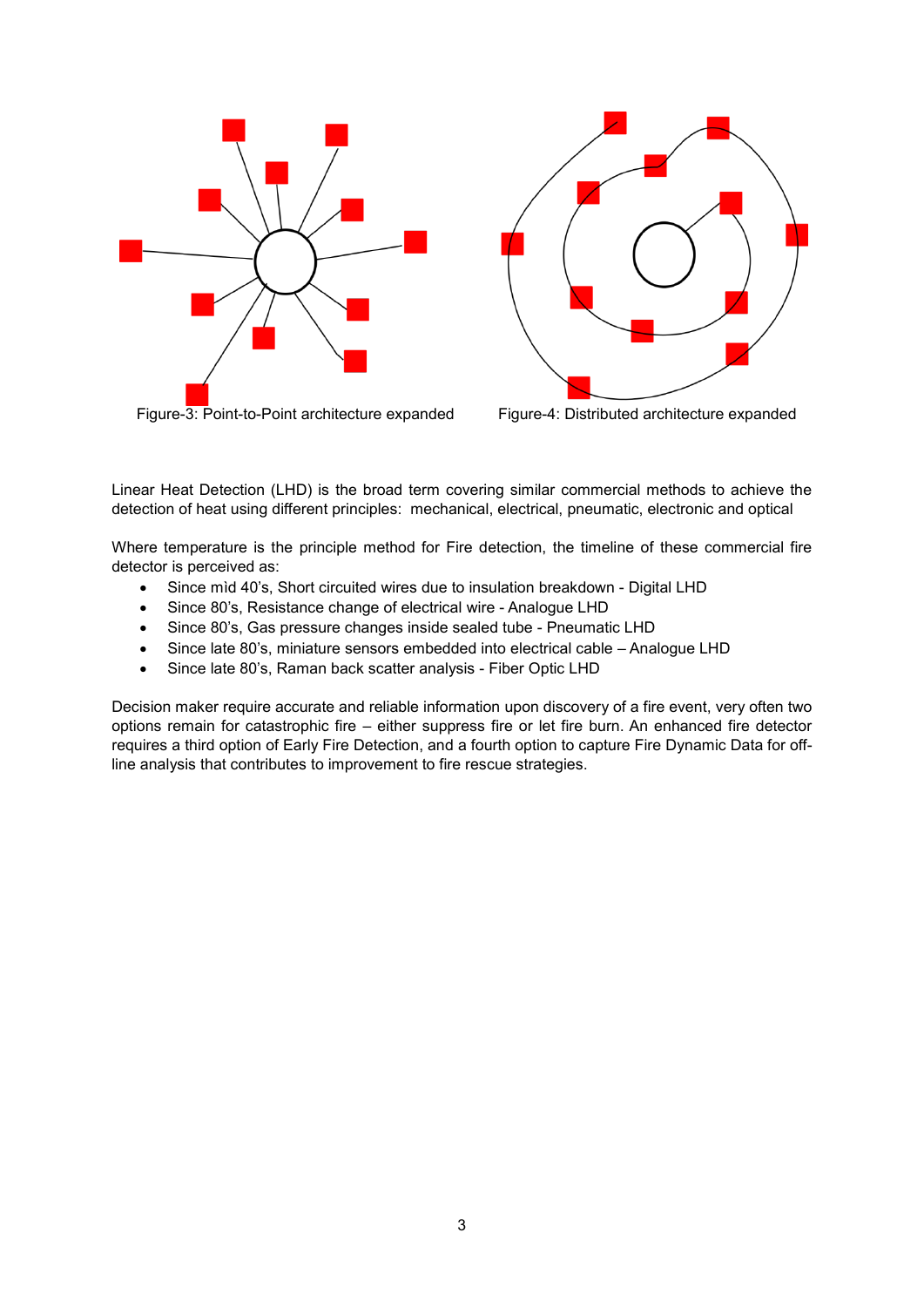#### **3. MECHANISTIC APPROACH**

For a system offering true flexibility to industrial Fire Detection, a mechanistic approach to re-construct a temperature profile and mapping the firefighting zone is described.

In contrast to traditional LHD sensor, electrical resistance of the copper wire is a constraint of the commercial LHD sensor device. Resistivity is expressed as below.

$$
R = \frac{\rho l}{a}
$$

This highlight the impractical approach to use larger diameter wire or use silver instead of copper material. To function as a LHD sensor, either limiting the length and keeping the wire diameter small represents the limitation of electrical LHD sensor devices. Since 1980; research of fiber optic (FO) as a sensor quickened, the intrinsic property of FO as it reacts to physical properties were well analysed and documented. Commercial FO LHD emerges that further overcoming issues and technical challenges of reaching longer lengths and performance enhancements using only telecom grade FO cable as the intrinsic sensor.



The FO LHD technique is described:

 With laser light launched into one end of the FO, scattering by light bouncing off glass molecules in the FO is observed, back-scatter is analysed by the DTS because FO LHD only has access one side of the FO cable. The relationship [3] between back scatter and temperature is simply represented as a ratio and named after Dr Raman [2].



return signal wavelength

 $rac{Is}{Ias} = {\frac{v - vR}{v + vR}}^4 \exp{\left[\frac{hc vR}{kT}\right]}$ 

Figure-6: Raman spectrum of back scatter Figure-7: Relationship of stokes signal and temperature

- Similar to the principle of Radar, pulsed laser light is launched into one end of the FO travels at known velocities. Establishing precise location along the FO cable [3] by correlating the Timing of back scatter to its launch time
- Modern Digital Signal Processing (DSP) techniques reconstructs the temperature profile of the entire FO cable length in real-time, simple logic then compares the temperature profile information against user programmed temperature threshold(s) for all zones and control the appropriate signalling towards the Fire Alarm Panel. [4]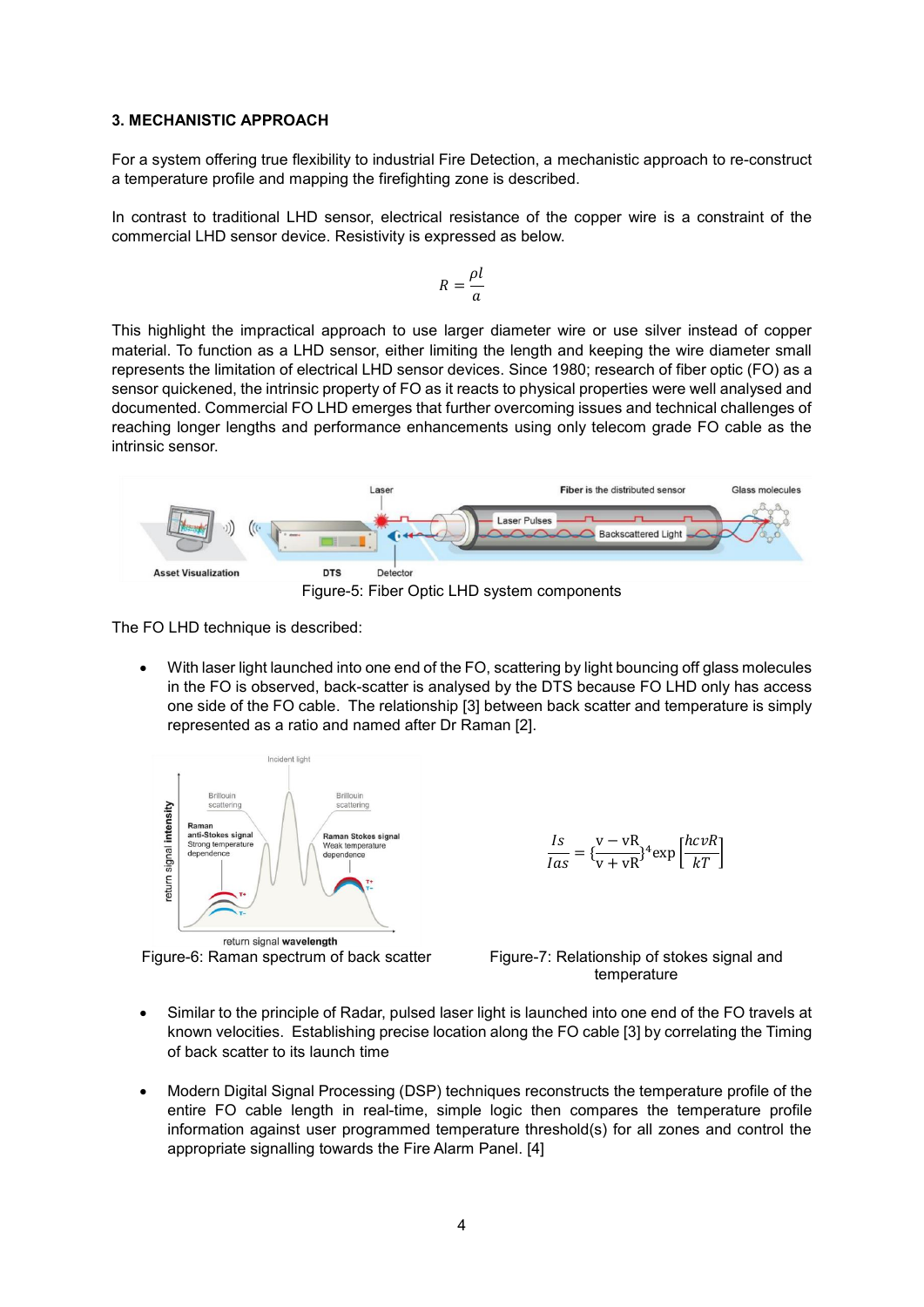To address the complex layout of industrial sites needing reliability, redundancy requirements, FO LHD present flexible arrangements to match:



Figure-8: Flexible arrangement of FO LHD system

Another critical components of FO LHD is the laser light source, its wavelength being a critical consideration for FO LHD because of natural attenuation losses in commercial fiber optic cable. The main cause of attenuation is due to water absorption, for most installation environments, it is omnipresence.

Designers of FO LHD can choose to avoid the tails of water absorption peaks by shifting laser operating wavelength to 1064nm. Such design decision overcome the hidden problem from using telecom laser operating at 1550nm, a gradual reduction of system optical budget is expected after a few years due to Water Absorption peak attenuation and results in lower system reliability.

FO LHD uses modern digital signal processing further optimise the power requirement of the laser source [3], one challenge is to increasing transmission range, without using a higher power laser source. Another is to address the problem of needing to couple sufficient intensity of laser light into the length of fiber. FO LHD in Linear Heat Detection applications already employ DSP to further implement robust mathematical code that achieves 10km range on commercial FO cable using only Class 1M low power laser source.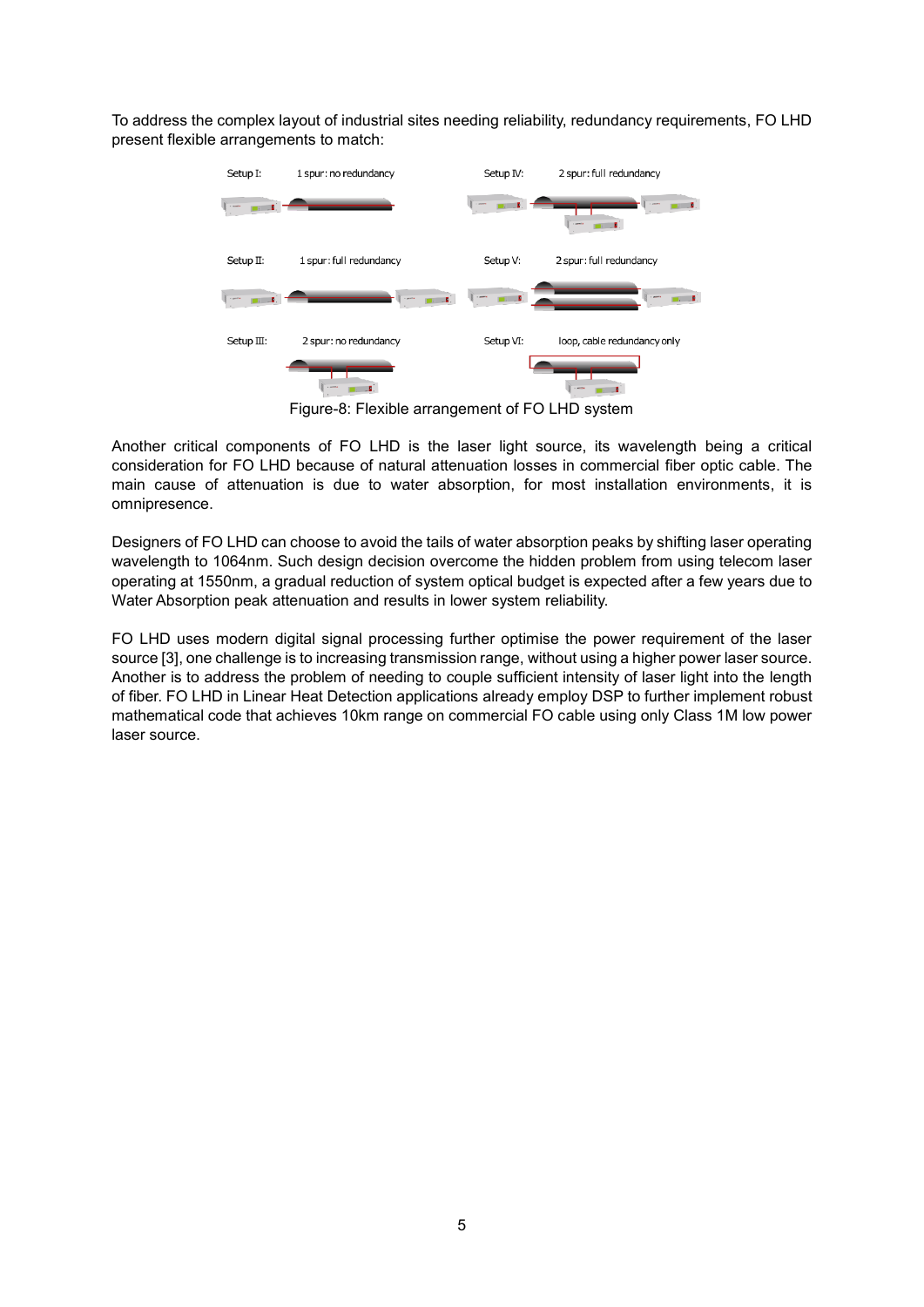#### **4. Deployment**

Early Fire Detection of trough belt conveyor system is described, its full length coverage includes head/drive end, transfer station and of important drive components; FO cable is mounted along the belt conveyor onto the idler stations. A location sufficiently close to detect heat from fire and overheating idlers is selected, and FO cable is attached using metal spring-loaded clips, the termination of FO cable is brought into an equipment room for DTS to access the FO cable, power supply, Fire Alarm panel and suppression controllers via SCADA.



Figure-9: FO cable mounted on idler station of a trough conveyor

At tank farm, Floating Roof Tank (FRT) storage tank store fuel oil, and Rim Seal Fire detection is achieved with FO cable fitted along the rim seal area located on the floating deck. Each tank holds fuel oil for the its power plant, Appareils destinés à être utilisés en **AT**mosphères **Ex**plosives (ATEX) directive compliance is compulsory for installation within an area that could cause an explosion. A single pass of FO cable is routed consecutively to each storage tank and covering the rim seal area, metal brackets are mounted to suitable points at about 1m intervals. The FO cable is terminated to the control room where power and relay interfacing the suppression controllers



Fig: FO Cable mounting on Rim seal area of a FRT.

#### **4.1 Outline of test**

At a tank farm installation located in the Middle East, 1450m length of FO cable was routed on the site reaching all storage tanks, the tank is about 14m in diameter and is of similar height. Each rim seal area is defined as a Fire Detection zone being  $14\pi$  in length, at this location, the FO cable is exposed to the atmosphere.

FO LHD controller equipment

FO LHD controller manufacturer: AP Sensing Model: Linear Heat Series N4387B, 2km, 2ch Spatial resolution 3m Sampling Interval 1m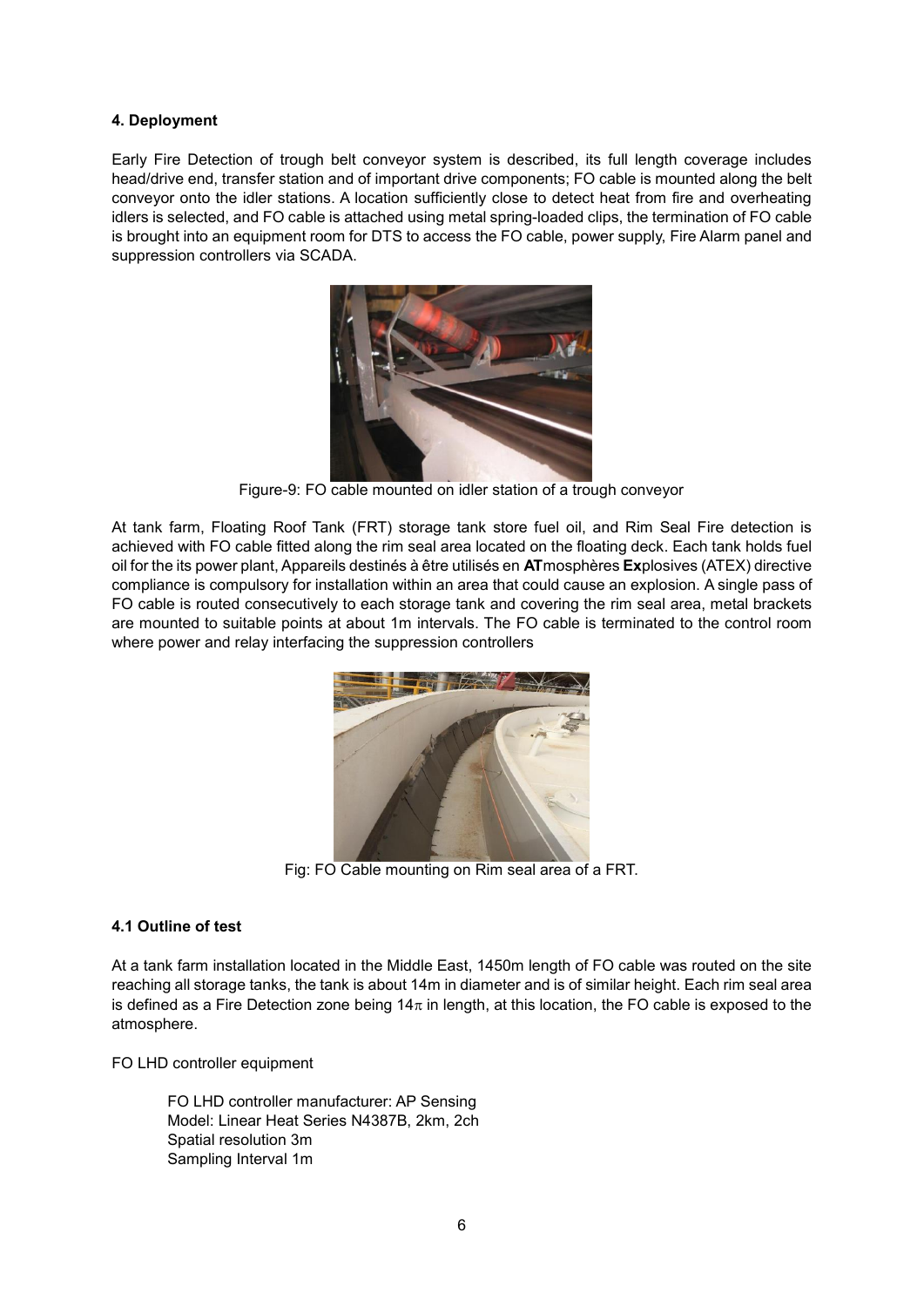#### FO sensing cable

For each channel, a single length of 50/125µm multimode FO cable was used, the FO cable reached to the Rim Seal area of four Floating Roof Tanks. To assist visualisation, position marker coils of 10m each were additionally implemented at the physical start and end position of each zone.

The FO LHD controller has four zones programmed (three zones on Ch1 and one zone on Ch2), the pre-programmed temperature alarm criteria being a static temperature of 65 deg C.

#### **4.2 Test condition and discussion**

With system installation completion in September 2011 and during a recent routine service visit in August 2016, an updated temperature profile was captured.

Inspection of the temperature profile below revealed the temperature profile along the entire length of the FO cable of Ch1. In this paper, we focus on the temperature at Zone 1, 2 and 3.



With the FO LHD in measurement mode, any fire detected at the aforementioned zones will be represented as heat exceeding the 65 deg C threshold. From examination of several temperature profile of Ch1, it was confirmed the maximum temperature measured does not exceed 45 deg C throughout a 24-hour period. Position Marker coils of 10m length are easily seen on the temperature profile as peaks at the selected spatial resolution.

To simulate fire condition, a heat-gun was used to locally heat a section of the FO cable to increase the temperature. The FO LHD compares the temperature information with the pre-programmed alarm threshold. With the alarm criteria defined and having sufficient heat detected, the FO LHD controller energise a zone-mapped relay signalling an alarm from that zone. The section of FO cable was allowed to cool down and the relay became de-energized to signal the absence of temperature exceeding alarm threshold value.